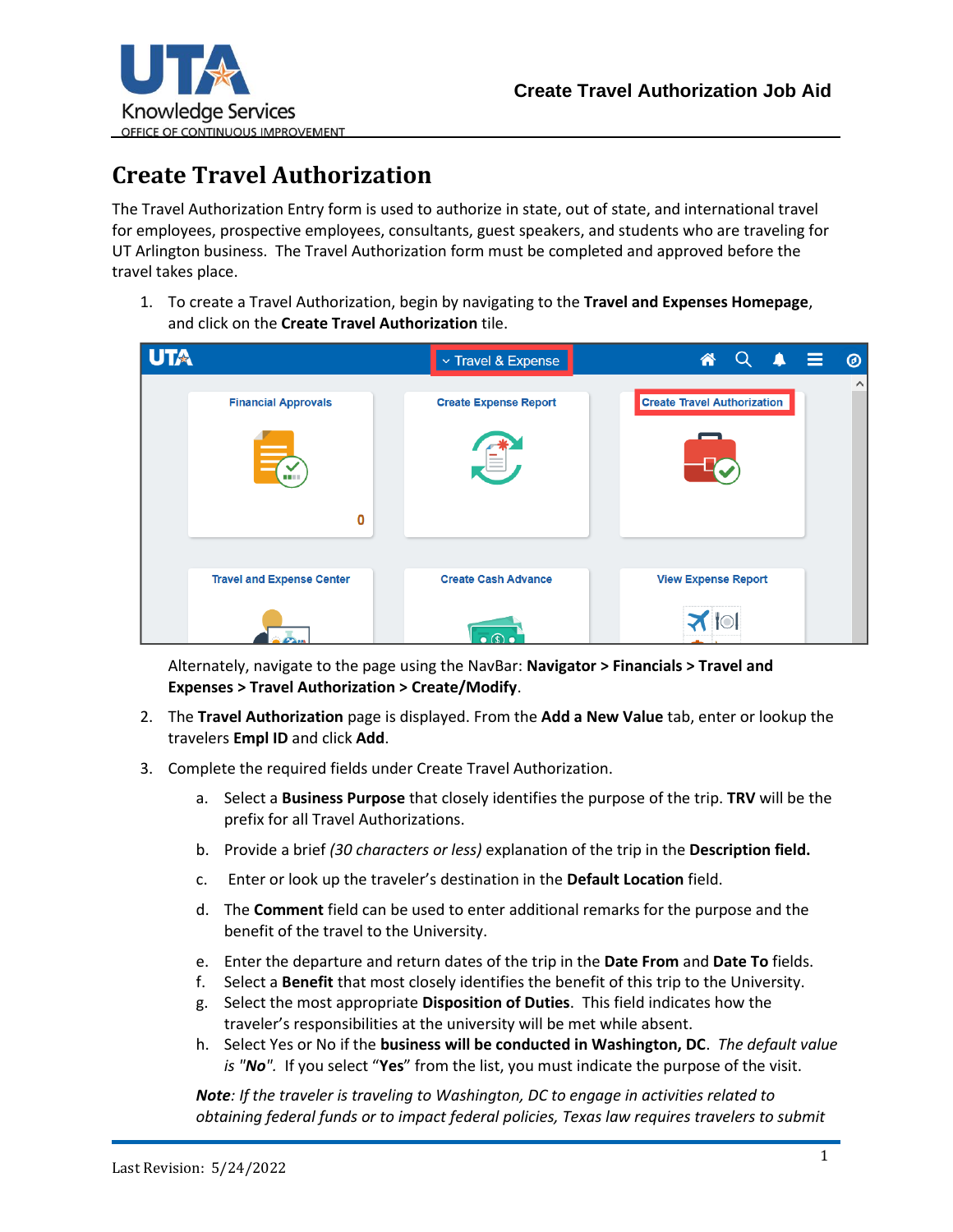

*travel information to the Office of State and Federal Relations (OSFR). The OSFR form can be found at: [http://www.osfr.state.tx.us/.](http://www.osfr.state.tx.us/)*

|                                                                             |                     |               |                                            | New Window   Help   Personalize Page  |                    |
|-----------------------------------------------------------------------------|---------------------|---------------|--------------------------------------------|---------------------------------------|--------------------|
|                                                                             |                     |               |                                            |                                       |                    |
| <b>Create Travel Authorization</b>                                          |                     |               | 5                                          | □ Save for Later   ▲ Home   ▲ Home    |                    |
|                                                                             |                     |               | <b>Budget Information</b>                  |                                       |                    |
| 3<br>Sam Maverick ?                                                         | <b>Comment</b>      |               | <b>Budget Options</b>                      | Budget Status Not Budget Checked      |                    |
|                                                                             |                     |               | <b>Quick Start</b>                         | Populate From                         | GO<br>$\mathbf{v}$ |
| *Business Purpose                                                           | Reference           |               | *Benefit                                   |                                       |                    |
| *Description                                                                | B<br>*Date From     | *Date To<br>E | *Disposition of Duties                     |                                       |                    |
| <b>Default Location</b>                                                     |                     |               | *Are you doing business in Washington, DC? |                                       | $No \neq$          |
| <b>Projected Expenses</b> ?                                                 |                     |               | <b>Washington, DC Purpose</b>              |                                       |                    |
| ∯ Quick-Fill<br>$\overline{4}$<br>$Add: \ \  $<br>Expand All   Collapse All | $\n  Attachments\n$ |               | <b>Totals (0 Lines)</b>                    | 0.00<br><b>USD</b>                    |                    |
| *Expense Type<br>*Date                                                      | <b>Description</b>  | *Payment Type | *Amount                                    | Currency                              |                    |
| Þij<br>v                                                                    |                     | $\sqrt{2}$    | 0.00<br>$\boldsymbol{\mathrm{v}}$          | $\blacksquare$<br>$\pm$<br><b>USD</b> |                    |
| Expand All   Collapse All                                                   |                     |               |                                            | <b>Totals (0 Lines)</b>               | 0.00<br><b>USD</b> |

- 4. When creating a Travel Authorization, only one line should be filled under **Projected Expenses.**
	- a. The **Date** should be set as the first day of travel.
	- b. **Expense Type** should be set to one of the following:
		- i. "**TA-Travel-Auth-Encumbrance-Amt**" for Domestic Travel **Employees**
		- ii. "**TA-Foreign-Travel-Auth-Encum**" for Foreign Travel **Employees**
		- iii. "**Trvl—Non Employee**" for Domestic or Foreign Travel **Non-Employees**
	- c. **Description** should be the same as above. A brief summary of the trip.
	- d. Select the **Payment Type** (e.g. Paid by Employee).
	- e. Enter the anticipated cost (e.g. Airfare, Hotel, or Car Rental) of the entire trip in the **Amount** field.
	- f. If necessary, click the **Accounting Detail** drop-arrow to view or modify the chartfield values for the expense line. Note, a default chartfield string will automatically populate on the TA based on the Travel Profile.
- 5. Once all required fields are completed:
	- a. Click **Save for Later**. The Authorization ID number is assigned.
	- b. Click the **Budget Options** link.
		- i. Click the **Budget Check** button.
		- ii. If budget checking is successful, you will see the status change from "Not Budget Checked" to "Valid".

| <b>Commitment Control</b>                         |                      |  |  |  |  |
|---------------------------------------------------|----------------------|--|--|--|--|
| <b>Commitment Control Details</b>                 |                      |  |  |  |  |
| Source Transaction Type Travel Authorization      |                      |  |  |  |  |
| <b>Budget Checking Header Status Valid</b>        |                      |  |  |  |  |
| <b>Commitment Control Amount Type Encumbrance</b> |                      |  |  |  |  |
| Commitment Control Tran ID 0005112928             |                      |  |  |  |  |
| Commitment Control Tran Date 04/26/2019           |                      |  |  |  |  |
| A<br><b>Budget Check</b>                          | Override Transaction |  |  |  |  |
| Go to Transaction Exceptions<br>Cancel<br>OK.     | Go To Activity Log   |  |  |  |  |